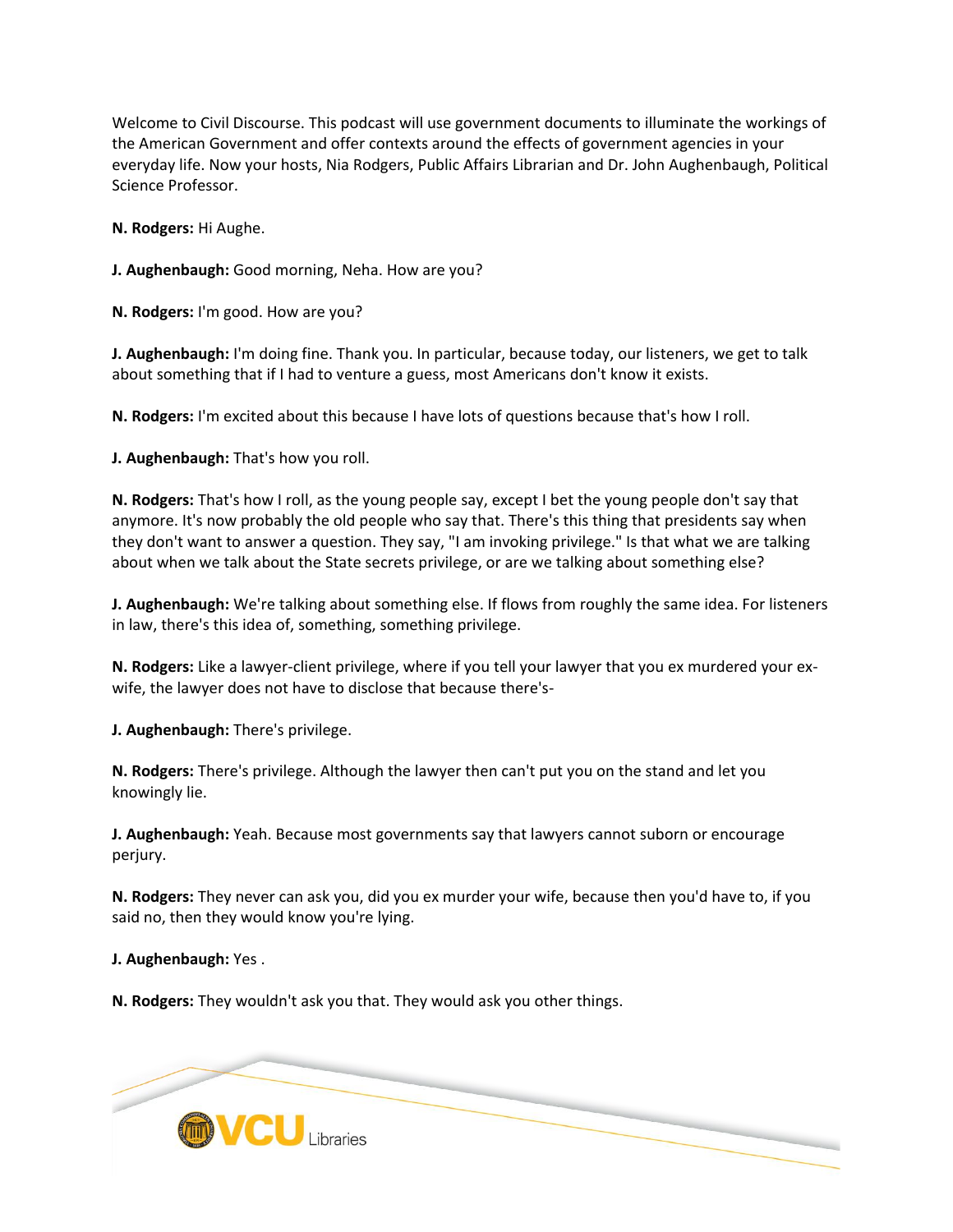**J. Aughenbaugh:** They would ask you other things.

**N. Rodgers:** Did you love your wife? Did you-all get along? Did you have a fabulous relationship?

**J. Aughenbaugh:** Exactly right. But the basic idea of privilege in law, is this desire to encourage people to communicate. So if you think about spousal privilege, which is recognized by most governments in the United States, the idea is, government actually want spouses to communicate, and the thinking is, if there is a privilege that allows you to not disclose what is being discussed, you're more likely then to have those conversations.

## **N. Rodgers:** Right.

**J. Aughenbaugh:** How can lawyers give you effective legal counsel or representation if you don't feel confident or comfortable enough to share everything that you may have done related to the charges that were brought against you. Because as a lawyer I can't represent you if I don't know everything.

**N. Rodgers:** I see what you're saying. Is it right to tell that person everything so that they can look across your defense and make the best possible defense even what they know?

**J. Aughenbaugh:** You asked about executive privilege?

# **N. Rodgers:** Right.

**J. Aughenbaugh:** The idea of executive privilege is, we want those in leadership positions in government to get the best, most complete advice and counsel from their subordinates. We want presidents to consult with a large number of experts before making a decision that could affect millions of people, both within the country and around the world, and the thinking is, people would be less likely to give complete unvarnished advice counsel, if they know that what they said could be reported.

**N. Rodgers:** Because it might make them look bad or it might make the situation worse.

**J. Aughenbaugh:** Sure. Good.

**N. Rodgers:** Or if they were in a diplomatic situation, it might ruin the relationship with the other country if that came out.

**J. Aughenbaugh:** Yes. Now, what we're talking about is a related privilege to executive privilege in government, and that is the state secrets privilege. A common definition here, of the State secrets privilege is, that the privileged permits the government to block the release of any information in a lawsuit that if the information was disclosed, would cause harm to national security.

**N. Rodgers:** How did you find out that X country had done a cyber warfare thing? We're not going to tell you our methods because then we can never use those methods again in order to do that research?

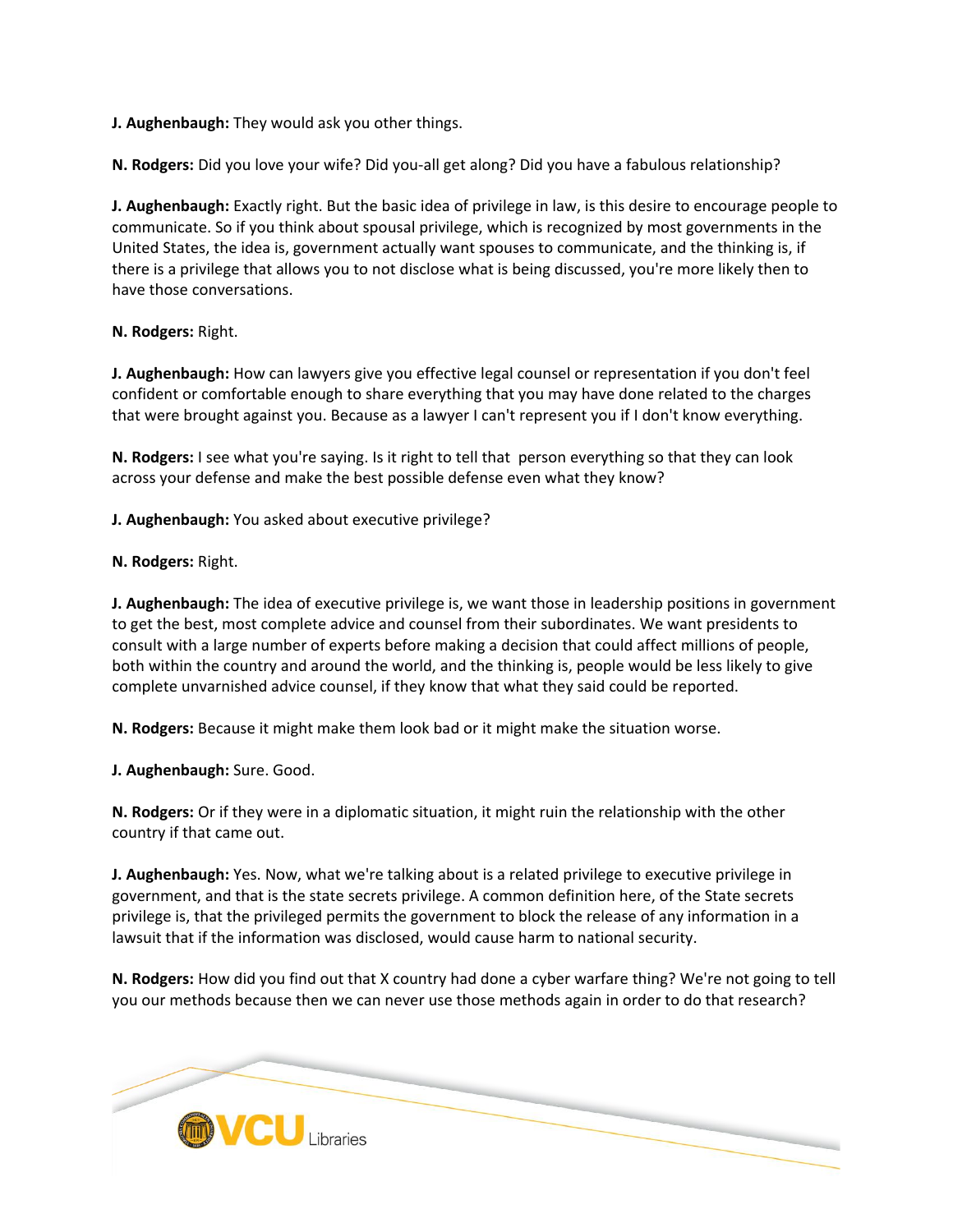**J. Aughenbaugh:** Yes. Or we don't want our enemies to know how we do X or how we came to that information.

**N. Rodgers:** We don't want them to know the person that told us that there was a problem, to start with, because that person is a mole and we don't want them to know that.

**J. Aughenbaugh:** We can't disclose that, Your Honor, in a court case. We can't disclose that, Your Honor, because if we did, then we would let terrorists know that we know how they do X, and if they found that out, then they would figure out who within their organizations are working with us, and that might put those lives in jeopardy, or may put our agents' lives in jeopardy. Or it may put our allies in a very difficult political diplomatic situation if that becomes public.

**N. Rodgers:** Similar to the way journalists don't reveal their sources. Because if they reveal their source, then their source usually dries up, because they either get fired or they no longer have access to the information and therefore, the new source no longer has access to that. Like the reporter doesn't. So reporters will go to jail before they will tell you who their sources are.

**J. Aughenbaugh:** That's a very good comparison. Journalistic privilege operates under the same logic, which is, sources would be less likely to disclose information to the press if it becomes standard practice that sources will be made public.

**N. Rodgers:** If you thought you could be fired or killed for telling something, you wouldn't tell it because.

**J. Aughenbaugh:** That's a very good comparison.

**N. Rodgers:** But in this case, the compelling point is not the transparency of journalism; it is the national security issue. We are protecting the national security. That seems like it could get dangerously broad.

**J. Aughenbaugh:** Yes. As we will discuss in just a few minutes, Neha, that is one of the more significant criticisms of the State secrets privilege, is that there is some evidence that increasingly presidential administrations are overusing the privilege to avoid embarrassing information being disclosed in a public trial.

**N. Rodgers:** But we're going to get to that in a minute.

**J. Aughenbaugh:** A little bit yes.

**N. Rodgers:** Where did this start? Did this start recently or does this go on for seven, the State secret privilege, as long as there's been a state, like as long as we've had the United States.

**J. Aughenbaugh:** That's a very good question.

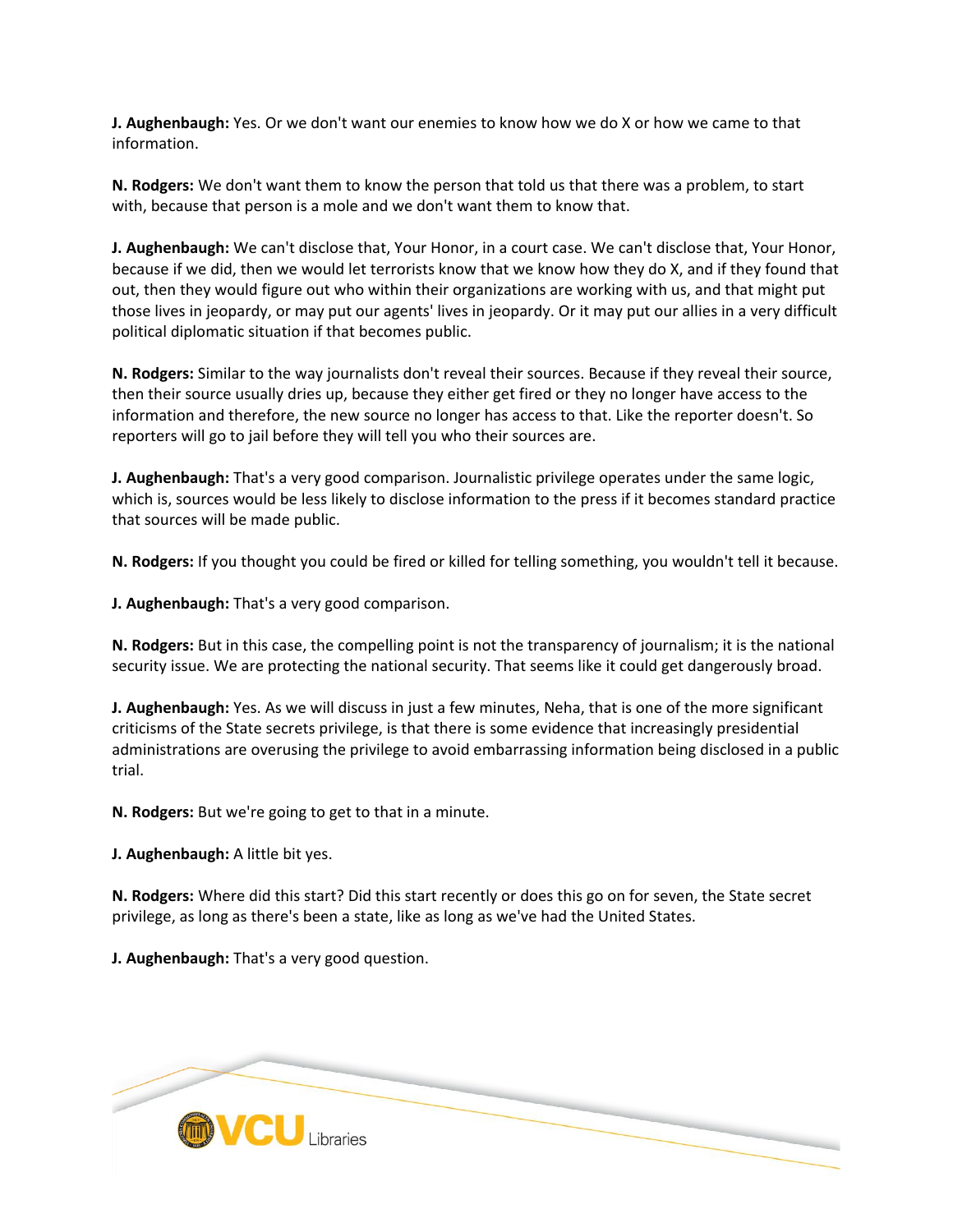**J. Aughenbaugh:** The origin of the State secret privilege, like the origin of many concepts in American law, actually resides with British common law. The Brits have had a version of the State secret privilege for centuries.

**N. Rodgers:** That's the king, instead of the government. The king saying, "I don't have to testify about that in court because it will undermine the safety and security of the United Kingdom."

**J. Aughenbaugh:** Yeah, it will undermine my reign-

**N. Rodgers:** My authority.

**J. Aughenbaugh:** -as the divine ruler of this great land.

**N. Rodgers:** This tiny, I didn't see, anyway.

**J. Aughenbaugh:** In the United States, its development is traced specifically to a court case, US Supreme Court case in 1953, where the Supremes finally recognized what the government had long been assorting in other contexts, and the case is United States versus Reynolds. Basically, what happened in the Reynold's case is that there was a military plane that crashed in Georgia and the family members of three civilians who died filed a wrongful death suit against the federal government.

**N. Rodgers:** Wait, wait. I'm sorry. People on the ground died from this plane crashing into them?

- **J. Aughenbaugh:** Yes.
- **N. Rodgers:** That's when they said.
- **J. Aughenbaugh:** Yeah.
- **N. Rodgers:** They weren't in the plane, they were crashed upon?

**J. Aughenbaugh:** Yeah, these are the widows of three civilians who filed a wrongful death suit against the federal government. During the trial, they asked the federal government to submit the accident report and the government refused, telling the federal district court judge, if we submit the accident report and it becomes public, it would disclose information about secret military equipment that was in use on the plane that went down.

**N. Rodgers:** You're flying along in a stealth bomber and I'm working in my field and you crash your stealth bomber into my field and you kill me. My significant other decides to sue the federal government and say, I want the accident report, but the accident report is titled, What the Heck Went Wrong with our Stealth Bomber? First of all, we have a very new stealth bomber that nobody knows about. Then it starts talking about that.

**J. Aughenbaugh:** All the features of the plane.

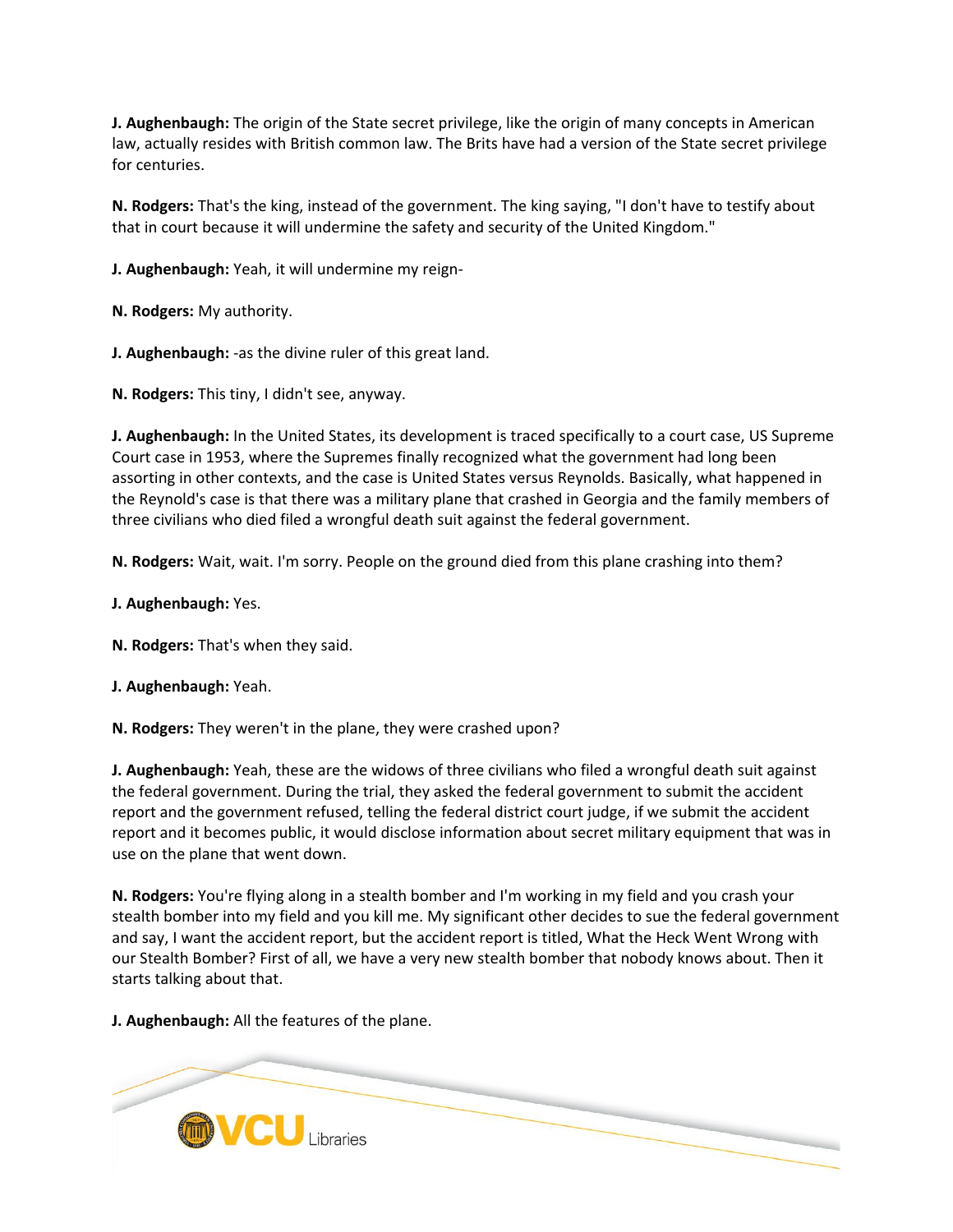**N. Rodgers:** Then the Russians are nifty. We want one of these. Let's build our own stealth bomber. Now that you've given us a report about what's made. Okay, I see.

**J. Aughenbaugh:** Yeah. It's a public document at that point, right?

**N. Rodgers:** Right. Because reports submitted in a court of law they become public.

**J. Aughenbaugh:** Yeah. The United States loses in the lower court, and the US government appeals to the US Supreme Court, and the court actually sided with the government.

**N. Rodgers:** I'm not surprised by that. 1953 would have been the Korean War and Cold War. You're talking there with secrets and some secrets and aside of secrets, please.

**J. Aughenbaugh:** Yeah.

**N. Rodgers:** With chocolate sprinkles of secrets on top.

**J. Aughenbaugh:** Yeah. Again, podcast listeners, Nia and I have discussed when we're looking at commissions, in particular, the Moynihan Commission which looked at government secrets. Once the Cold War arose in the United States, a lot of behavior of the federal government changed because we didn't want our sworn enemy, the Soviet Union, to figure out how we were monitoring them and what technology we were using. Again, this was a few years before the Space Race, Nia. This was the nuclear weapons race, the conspiracy mentality.

**N. Rodgers:** Was rife.

**J. Aughenbaugh:** Yeah. Initially, the state secrets privilege was used so that certain information would not be disclosed. The trial would continue, it's just that certain evidence was subject to the privilege.

**N. Rodgers:** But if you don't have certain kinds of evidence, you can't go forward, right?

**J. Aughenbaugh:** Yes.

**N. Rodgers:** Wait, let me back up and say, one of the privileges, if you will, of being an American, is the right to sue over anything, anywhere, anytime for any reason.

**J. Aughenbaugh:** Yes.

**N. Rodgers:** You can file a lawsuit against anything, anyone. You can file a lawsuit against rain in the United States. A judge will quickly throw that out and say, rain is an act of God and cannot be sued. But you can file that. If you have the time, you can go on and do the work and file it at the courthouse.

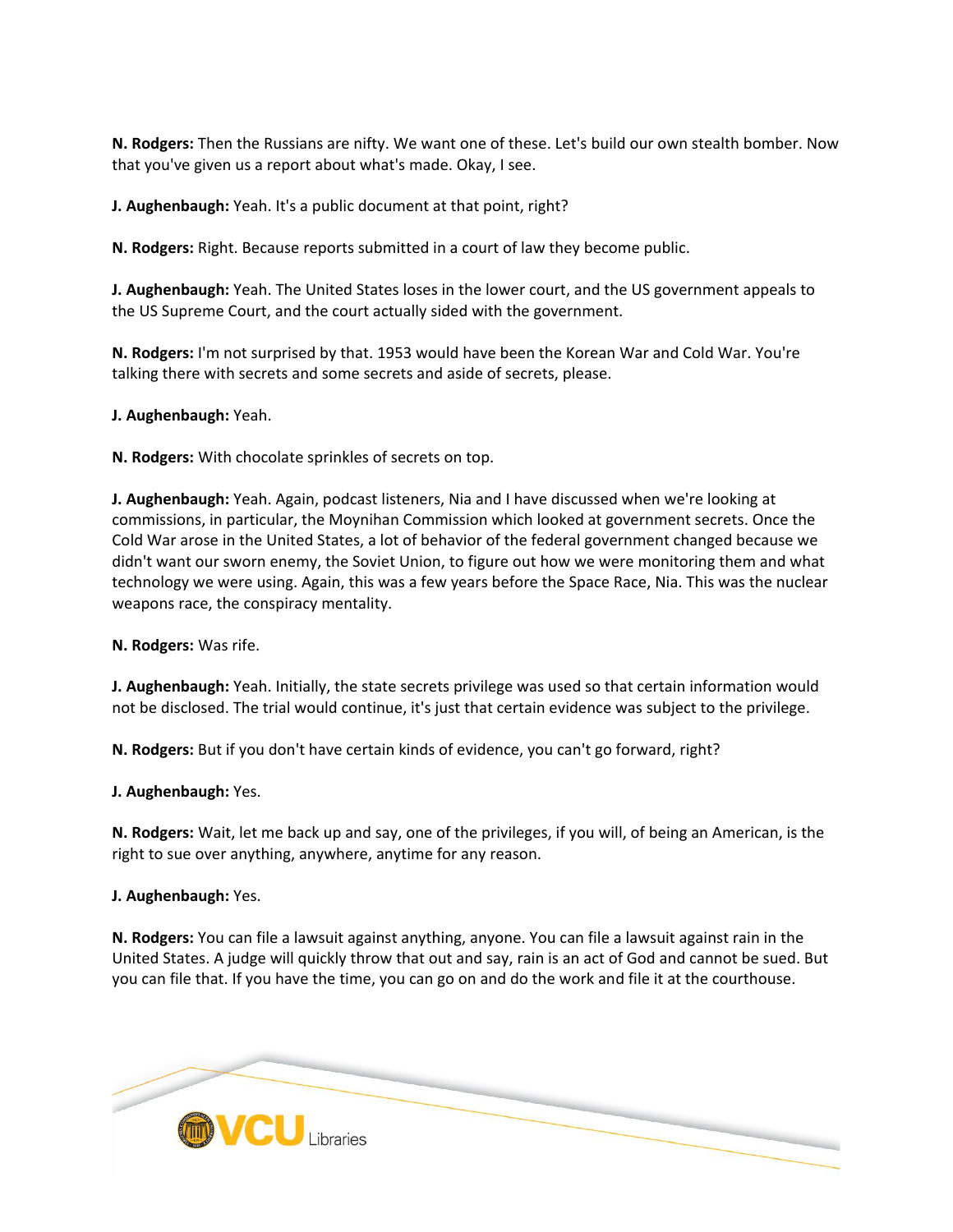**J. Aughenbaugh:** Nia, to your point, one of the dominant features of American political culture since the country's founding is the American willingness propensity to litigate any and all disputes.

**N. Rodgers:** Yes. We are the most litigious of all the countries.

**J. Aughenbaugh:** Well, actually scholars say we're just in the top five now. There are some scholars that suggest that interestingly in North Japan per capita files more lawsuits than any other nation. But of all the things that we've exported, I'm not entirely sure.

**N. Rodgers:** I was going to say, you're welcome.

**J. Aughenbaugh:** Our litigious nature, I'm not entirely sure is the best one that we've exported. But Alexis de Tocqueville, writing in the 1830s when he was reviewing the American form of democracy, one of his clearest conclusions about the American form of democracy was our secular belief in courts to settle disputes.

**N. Rodgers:** Which is funny because you and I have discussed on multiple occasions how Article 3 was an afterthought and yet Americans have made it the central, whatever else they may or may not know about the Constitution they know they can sue.

**J. Aughenbaugh:** It is the secular religion in the United States.

**N. Rodgers:** It really is. Let me backup.

**J. Aughenbaugh:** But, Nia, as a practical matter, you're spot on. Because in many trials without certain key evidence, the case ends up being dismissed because, for instance, in the Reynold's case, the widows could not determine if it was mechanical failure, if it was pilot failure. Was the government aware of either or both before they did the training flight because it was a training flight? They couldn't determine that. What you oftentimes see is, when the government makes a state secrets privilege and the judge agrees with the government, then the case falls apart. It ends up being dismissed because of lack of evidence to support the claim against the government.

**N. Rodgers:** Can we dig in a little bit on something you just said there? Here's what I assume happens. You have the widows and you have the government as represented by Bob. The widows and Bob. The widows have a lawyer. His name is Joe, Joe and Bob. They go to the judge in chambers and Joe says we need this report because it's going to tell us whether there was a mechanical problem. It's going to tell us whose fault it was. If it is the fault of the government, then they need to pony up. Bob is going to say, Your Honor, we can't give you that report because it gives too much information that our enemies could then use to either thought the use of this vehicle, or make their own, or whatever, whatever, whatever. That's not done in front of anybody else. That's just done in chambers, in front of the judge. Then the judge makes that decision. Is that how that works?

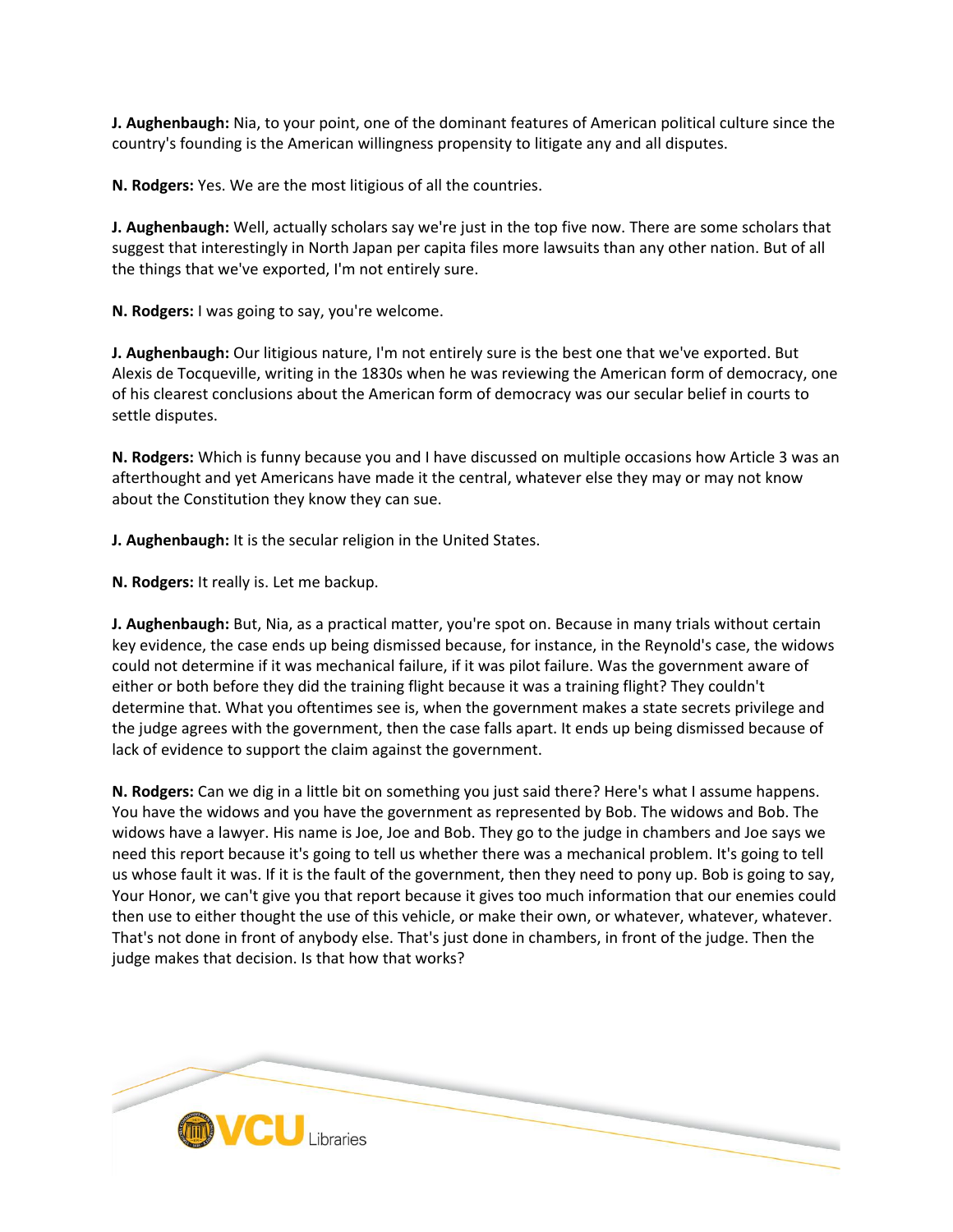**J. Aughenbaugh:** Yeah. What you're talking about is in-camera inspection. A judge has the authority to go ahead then and say to Bob, who was representing the federal government, well, let me see the report.

**N. Rodgers:** The judge actually sees the report?

**J. Aughenbaugh:** Well, the judge can.

**N. Rodgers:** Or the information or whatever.

**J. Aughenbaugh:** One of the criticisms is that over time, many of the judges would just defer to the assertion of the state secrets privilege.

**N. Rodgers:** I trust you, I think you're telling the truth.

**J. Aughenbaugh:** One of the purposes of having an independent judiciary is to provide a check and a balance on the political branches. The critique or criticism was a lot of federal judges were basically just saying, okay, well, if that's what you assert and you are the federal government, who am I to go ahead and question you about national security?

**N. Rodgers:** Which is a similar argument that people have about the FISA courts. Is that it's all too easy to get a warrant at a FISA court because the judge is like, you wouldn't ask if you didn't have a reason.

**J. Aughenbaugh:** That's right.

**N. Rodgers:** You wouldn't assert secret privilege if you didn't have a state secret to protect.

**J. Aughenbaugh:** Listeners, Nia just made reference to FISA courts, the Foreign Intelligence Surveillance Act courts. Interestingly enough, recently, a number of interest groups, including the ACLU, asked the US Supreme Court to direct the Foreign Intelligence Surveillance Court to release more information about FISA awards, and what warrants are being granted, what warrants are being denied. The US Supreme Court, by a vote of 72, denied the request. Interestingly enough, I believe Justices Sotomayor and Gorsuch, they issued a descent of the [inaudible 00:22:04] being denied, saying this is an important constitutional issue that the Supreme Court should take up.

**N. Rodgers:** That's unique bedfellows there.

**J. Aughenbaugh:** You don't see that very often. I think the most recent Supreme Court term, Sotomayor and Gorsuch, voted together about 55 or 60 percent of the time.

**N. Rodgers:** Proof that when people think that a justice on the Supreme Court is put in by a president of a certain political party that they are going to fall in line with that party, and that party's consistent ideology, they need to get over that. That is not what happens. It happens sometimes, but sometimes.

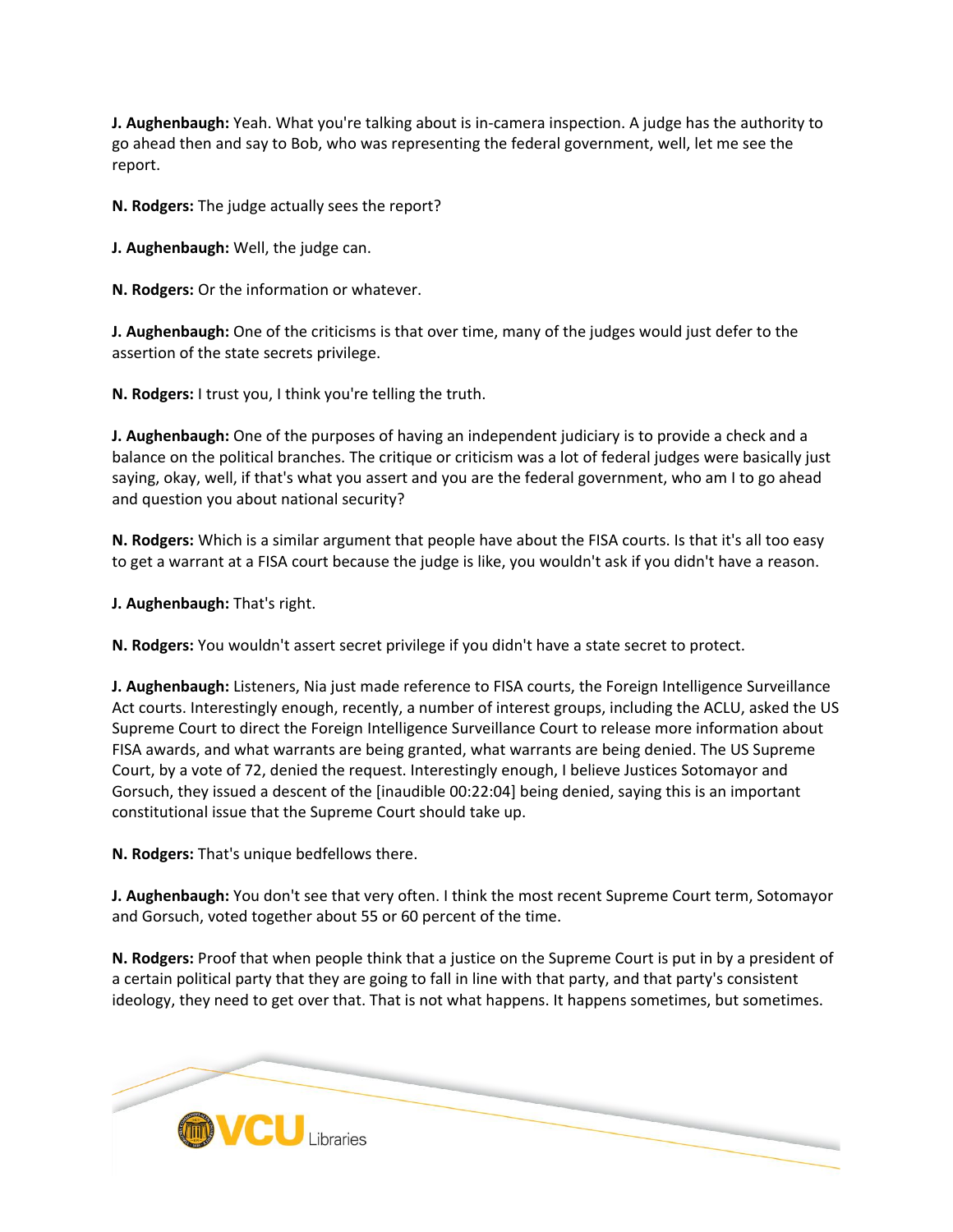**J. Aughenbaugh:** I mean, Gorsuch and Sotomayor compared to the rest of the justices, I think either they the voted least together or close to the least together. But even still, the figure was 55-60 percent of the time. I have close friends.

**N. Rodgers:** That you don't get along with that well.

**J. Aughenbaugh:** Well, we don't agree.

**N. Rodgers:** Fifty five percent of the time.

**J. Aughenbaugh:** Percent of the time. They're close friends, I would give my life for them.

**N. Rodgers:** They're people you would let pick up your kid from school, and you agree with them less than these two people.

**J. Aughenbaugh:** There's the common narrative that these justices just like, hate one another. Because, a president of one political party appointed judge A, and the president of another political party appointed justice B, of course they don't get along. No, they actually get along more than most of us.

**N. Rodgers:** When we think about it, they are nine. That's a very small club.

**J. Aughenbaugh:** It's small group interaction. Me and you have talked about this.

**N. Rodgers:** You have to get along.

**J. Aughenbaugh:** We have to get along or just don't register every single objection that you think or feel. But back to the State secret privilege.

**N. Rodgers:** When a judge decides that and theoretically, the judge in the best way, they would read the document, they would decide, that really does endanger national security. Does that judge have to have security clearances?

**J. Aughenbaugh:** Well, according to federal law, no. Because the assumption is what judges do in chambers is private. I mean let's face it, if judges started reporting discussions with lawyers in chambers, you want to talk about lawyers losing confidence in judges?

**N. Rodgers:** We need to have lot less litigious society because people would not work the same way this works in that you wouldn't trust that you are going to get any sort of privacy or any kind of anything. That gets decided and the judge says no, this is legitimate, you can't have this report, and it ends the case for those people because they can't prove who's at fault, because they don't have the report to prove that.

**J. Aughenbaugh:** Then they would go back into the courtroom and the judge would say, in your hypothetical, to Joe representing the widows, "Joe, do you have any other evidence?"

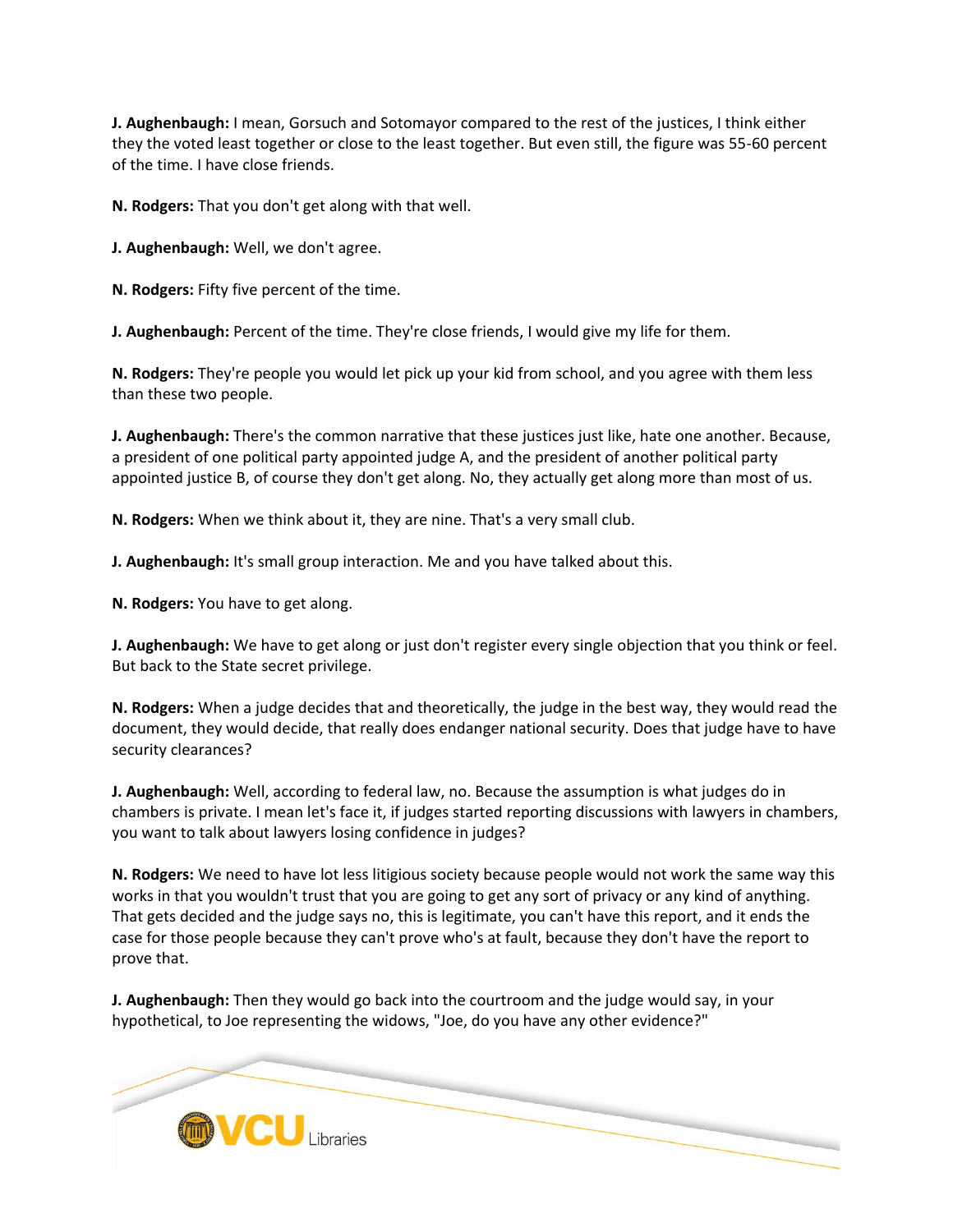**N. Rodgers:** No sir, we need that report.

**J. Aughenbaugh:** We need that report. The judge says, "Sorry, that report is governed by state secrets privilege. Absent any other any other evidence, there's no case here. Case dismissed."

**N. Rodgers:** But if they have other material, then they can bring it up.

**J. Aughenbaugh:** They can they can bring it up.

**N. Rodgers:** You can still go ahead with the case if you have sufficient material.

**J. Aughenbaugh:** It just becomes extremely difficult.

**N. Rodgers:** It's intended to do that. It's intended to put a stop to.

**J. Aughenbaugh:** Yes. Because, again, the government is making the claim that the disclosure of certain information would harm national security. Do the political branches of the federal government have the authority to provide national security for the entire country? Yes.

**N. Rodgers:** I have mixed feelings about this.

**J. Aughenbaugh:** I'm there right there with you.

**N. Rodgers:** Because there's part of me that's like what we have to protect national security, we do. That's part of being a country is that we protect our way of finding information, our way of doing certain things. Because we can't function as a nation and protect our citizens if we don't. But then there's another part of me that's, yes, but if there's no sunlight, that's where mold grows, that's where you have this problem of if there's no transparency. Going back briefly to the FISA courts, they grant the warrants in something like 90 plus percent of the times that they're asked for. Unlike regular judges who regularly say no, you can't have a warrant for that. That's not sufficient grounds for you to just bust in Aughie's door and start going through their cabinets.

**J. Aughenbaugh:** Or at least didn't they have the process forces government officials to dot the i's and cross right teams.

**N. Rodgers:** Right. Because other people can watch.

**J. Aughenbaugh:** Okay. Yeah. Because those warrants in criminal court cases, non-FISA warrants. The warrant has to be given to you.

**N. Rodgers:** When they kick in your front door. That's on TV most of the time they knock politely. They knock politely, you open the door, they hand it to you and say, hey, we have a warrant to look through.

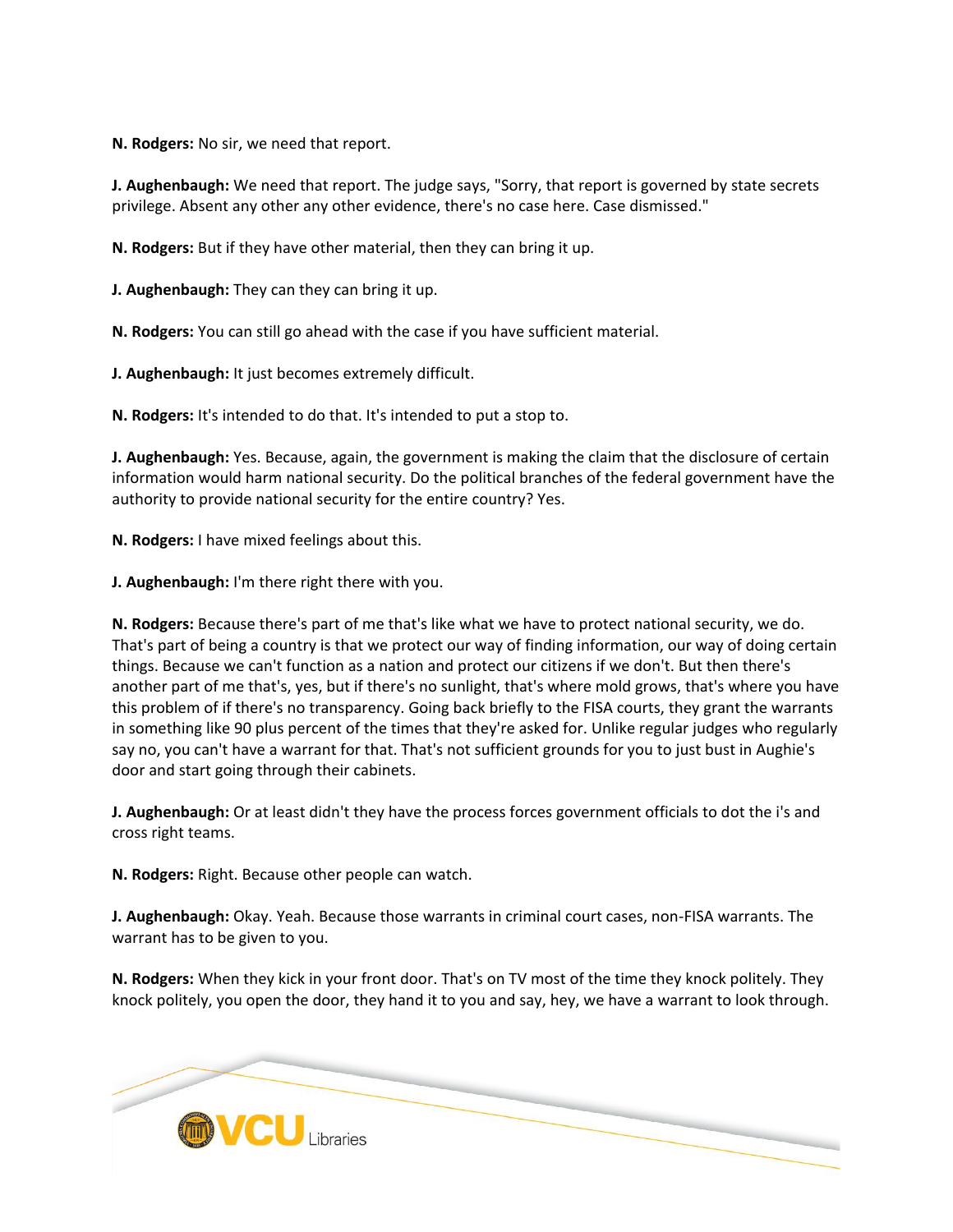**J. Aughenbaugh:** Yeah. Okay. For evidence of x. In many law enforcement, try not to go ahead and wreck your house.

**N. Rodgers:** They often will say to you, if your kids are here, would you like to take them out on the front lawn. Because they're not trying to traumatize your children.

**J. Aughenbaugh:** Yes. Many cops will go ahead and say, okay, we have a warrant to basically search your entire house or you can just go ahead and tell us where the evidence is. I mean, they give you a choice. But it's all public. Unlike a FISA warrant and unlike for instance, the state secrets privilege, where the government basically is saying trust us.

**N. Rodgers:** Yes. We have evidence that you're not always trustworthy, therefore.

**J. Aughenbaugh:** Well, it is a really good segue to the next thing I want to mention about the state secrets privilege. Which is how often it gets used. The court gives official, if you will, acceptance to the privilege in 1953. Between 1953 and 1976, the federal government only asserted the privilege four times.

**N. Rodgers:** Not 40, not 14, 4. F-O-U-R.

**J. Aughenbaugh:** That's right.

**N. Rodgers:** The number after three and the number before five.

**J. Aughenbaugh:** Before five. Four times.

**N. Rodgers:** That's in 23 years, '53-'76, right. 23 years. That's not very many.

**J. Aughenbaugh:** No.

**N. Rodgers:** Which I would assume that means that when it happened the third time they were like, we don't do this very often, so we're going to just trust that it's not unreasonable.

**J. Aughenbaugh:** That's why many federal judges were prone to accept the privilege assertion.

**N. Rodgers:** Because they are so aware.

**J. Aughenbaugh:** I mean, this has to be serious because the federal government hardly ever invokes it.

**N. Rodgers:** Okay.

**J. Aughenbaugh:** Nia, do you want to guess with after what events did we see an explosion of the federal government asserting the state secrets privilege?

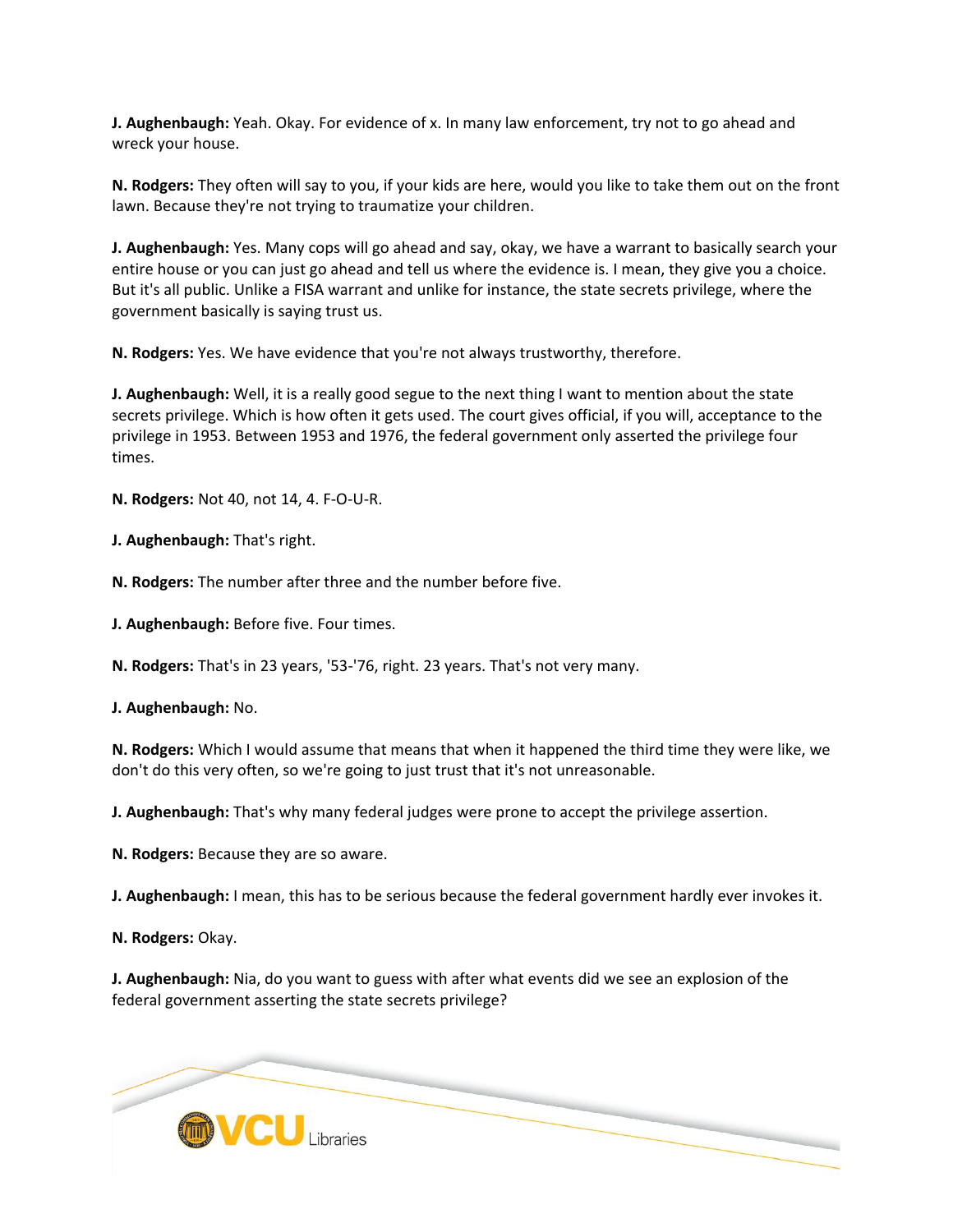**N. Rodgers:** For Homeland Security, it's got to be 911.

**J. Aughenbaugh:** 911. Yes.

**N. Rodgers:** Every time anybody in Homeland Security says, I'm doing this and you say why, they say 911. Or some derivative thereof.

**J. Aughenbaugh:** It is the catalytic events for some rather significant changes in our federal government and in our court system.

**N. Rodgers:** It created the Department of Homeland Security. If you're going to talk about Homeland Security, that's when you get the creation of that department.

**J. Aughenbaugh:** Yeah.

**N. Rodgers:** How many times?

**J. Aughenbaugh:** The Bush 43 administration invoke the privilege 23 times post 911.

**N. Rodgers:** Five times as many, almost six times as many.

**J. Aughenbaugh:** Many in roughly six-and-half years.

**N. Rodgers:** We never do this. We always do this.

**J. Aughenbaugh:** We're doing this. By the way, if you think that Nia and I are beating up on the Bush 43 administration, no. Because subsequent presidential administrations have also used the privilege with some regularity. The Obama administration relied upon it in a variety of cases, including cases concerning the federal government being involved with torture. The Obama administration used it in challenges to the drone targeted killings program. They also used it in regards to continuing the Bush 43's warrantless surveillance program. The Trump administration, again, listeners, you've heard me say this. But we're going to be learning and we're going to be creating so many exceptions to what we know about the presidency, about the rule of law with the Trump administration. Trump expanded its usage to include immigration and various elements of foreign policy, including diplomatic exchanges that the President had with leaders of other nations.

**N. Rodgers:** The infamous phone calls from the White House. Can I just say though, that in defensive of President Trump, President Trump, I think had a layman's understanding of the law as it applies to the president, as opposed to a constitutional understanding of the law as it applies to the president. He has been involved in lawsuits his entire life.

**J. Aughenbaugh:** Yes.

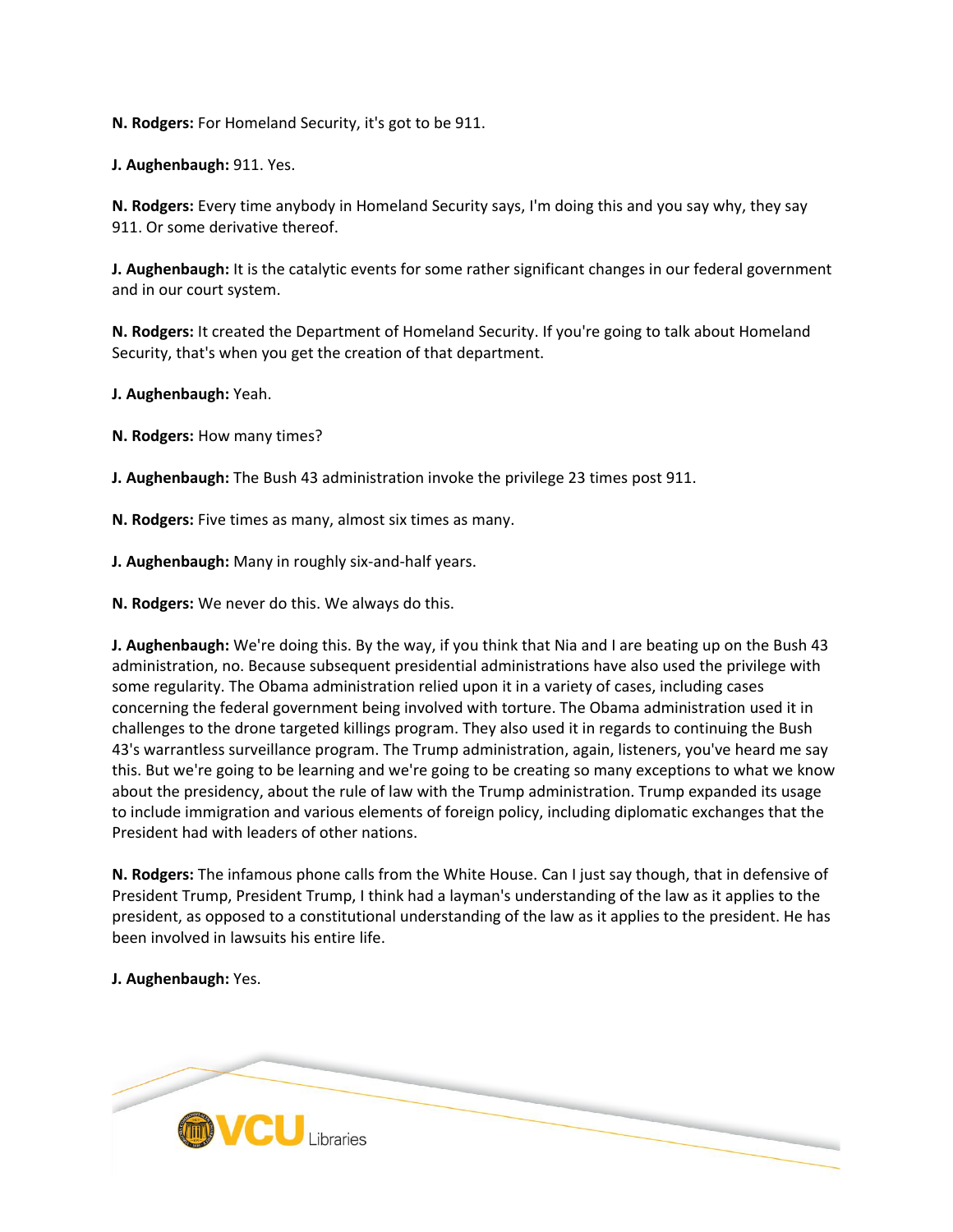**N. Rodgers:** He is a litigious individual and people are litigious with him for a variety of reasons. Almost all having to do with his businesses. In his world, there are privileges that you don't have to disclose certain things when people try to force him to disclose his tax. Unless the case is specifically about that. You can't do that. You can't force somebody to tell you what their taxes are, what their income is. I get where he might perceive that privileges being different maybe than presidents before him. However now that he has opened that door. I feel certain that all presidents after him, we'll walk through it because when have they ever given back a power that they have taken. "The president is too powerful here take this back." That never happens. When that does happen, it will be one of the signs of the apocalypse. You can look around for horseman at that point because it's getting ready to go down.

**J. Aughenbaugh:** Nia and I discussed this, that the rise of the modern presidents, starting with Teddy Roosevelt, because that's the most presidential scholars date the start of the modern president. Teddy Roosevelt expanded the powers of the office of president. Presidents who had been labeled the best, the greatest by historians and political scientists, weren't shrinking violets who did nothing. They were typically presidents who push the envelope. Right?

# **N. Rodgers:** Right.

**J. Aughenbaugh:** George Washington was basically creating brand new norms because he was the first president. What I mean if you think about Thomas Jefferson, Andrew Jackson, Abraham Lincoln, Teddy Roosevelt, Woodrow Wilson, FDR, LBJ.

**N. Rodgers:** You have an enormous expansion of presidential powers under eating those individuals.

**J. Aughenbaugh:** They push the envelope. Worry it's not stopped. The Biden administration near this fall. In two different Supreme Court cases that will be heard in I think by the end of this calendar year have a sorted state secrets.

**N. Rodgers:** Yeah. Because why stop. Once that flood gate gets opened then it's really hard to close it.

**J. Aughenbaugh:** Yes. Because so many presidents are now using it. You have scholars who are like, hey, wait a minute here.

**N. Rodgers:** It feels like abuse at this time. It feels like instead of use, we've moved over the line into abuse. It's a national security thing. But I'm going to need you to prove that that's a national security thing. Because at this point, the other problem with that, is it Homeland Security or national security are so nebulous in their definition that you hear talk of overfishing in American waters as a national security problem.

**N. Rodgers:** I'm like, is that really a national security problem? That seems like a reach to me. I'm just saying it seems like a reach.

**J. Aughenbaugh:** It might be bad policy, it might be bad food policy, it might be bad sustainability policy, but is it truly a national security problem?

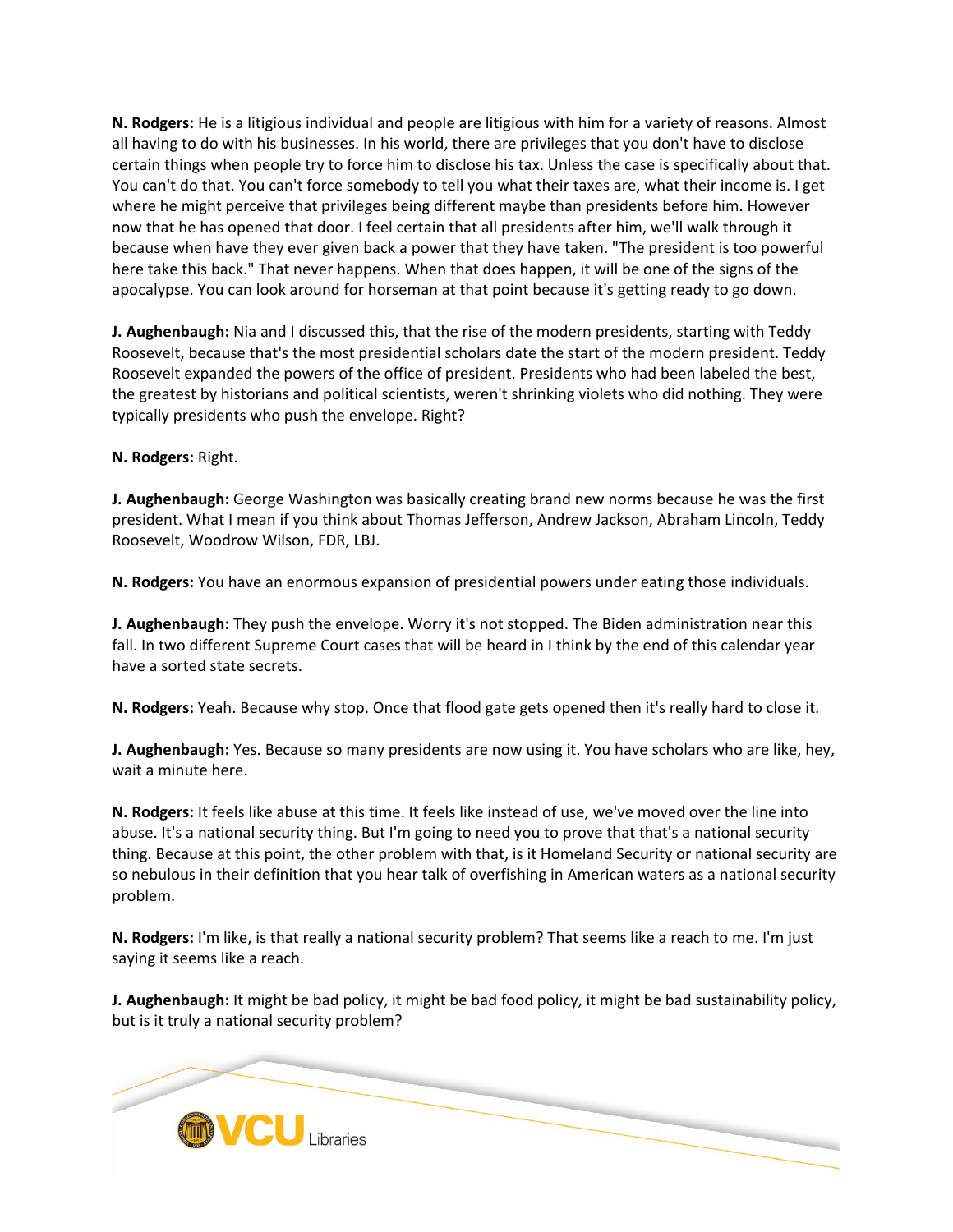**N. Rodgers:** Exactly. I would think that that would be one of the main criticisms is that because the definition of national security is so nebulous, then when you put anything under it, you have to start questioning where is it being used too much? Is the privilege being abused?

**J. Aughenbaugh:** Part of the criticism of the privilege is that, not only is national security as a concept or as a justification nebulous, but is it being used to cover up embarrassing facts or circumstances that the presidential administration don't want the public to become aware? There isn't an exception in the United States Constitution for the government to avoid being embarrassed.

**N. Rodgers:** I wish there was an embarrassment clause. That would be hilarious.

**J. Aughenbaugh:** But there are broader theoretical concerns here. If we know that judges don't even review the government claim, then it calls into question checks and balances.

**N. Rodgers:** Yeah, it calls into question the judiciary and the seriousness of its work.

**J. Aughenbaugh:** Its work, because on one hand, the state secrets privilege flows from separation of powers. I mean, the logic is the executive branch is tasked by the US Constitution to execute the law, so it should be able to determine the best way to, for instance, provide national security. On the other hand, we have a related concept in the US Constitution, which is checks and balances. If James Madison was correct in Federalist 51, the reason why we have these shared powers is that we are concerned that people in each branch of the federal government might try to go too far. Might try to go ahead and cover up their wrong doings, even if they were not done for evil. People make mistakes. But in a democracy, how do we hold the government accountable if the government can just go ahead and say, "Oops, sorry, you guys aren't going to find out about this because it is a 'state secret.'"

**N. Rodgers:** Well, and how can we learn from that mistake and not make it again? I mean, all you're doing is asking the next administration to make the same mistake because they would not have access to the knowledge that would help you prevent from making that mistake. Are there any good things?

**J. Aughenbaugh:** Well, many national security scholars, many Homeland Security scholars have said it's a necessary tool to have if the United States is going to be an active player in international affairs because as we pointed out earlier in this episode, many nation-states would not want to work with us if they knew that.

**N. Rodgers:** We just go around spilling their secrets. You know who told us that? Scotland. Scotland told us that. Scotland be like, "I'm never talking to you again. Get out of my face." I know Scotland's not a nation by the way. I know they want to be, but they're not one yet.

**J. Aughenbaugh:** Well, at least some people do. Some people in Scotland would like it. Others don't.

**N. Rodgers:** 50-50 last time they voted?

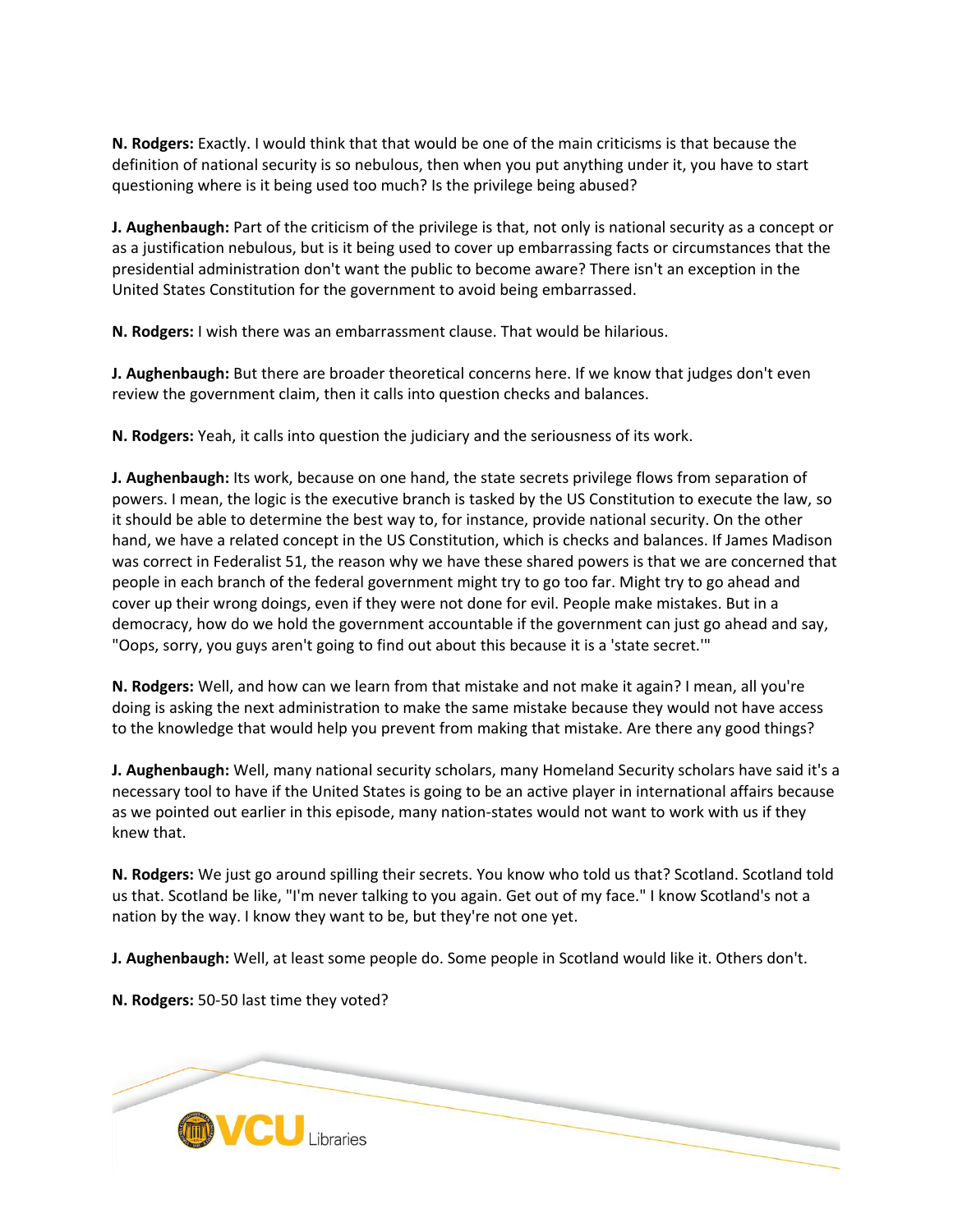**J. Aughenbaugh:** I mean, you think about how Trump a couple of times got into problems because he went ahead and spilled the beans on what other world leaders thought we're privileged diplomatic communications.

**N. Rodgers:** Yeah, something happened in Iran and he was like, "Yeah, Israel did that," and Israel was like, "Don't tell people." I don't think he was intentionally trying to destroy their state secrets as it were. I think he thought it was obvious so he was like, "Well, yeah." You're right, it could chill those relationships. It certainly could chill individuals. If an individual knew something, if I was an insider in Al-Qaeda and I gave information, if I thought there was any way my name would come out and I would be shot, summarily shot and more importantly, my family would be shot, I wouldn't do it because I would be worried.

**J. Aughenbaugh:** Or think about this, and this is a more recent event. Think about the disagreement that has occurred between Australia, United States, Britain, and France about the selling of nuclear submarine technology to the Aussies.

**N. Rodgers:** France is pretty mad at us right now.

# **J. Aughenbaugh:** Yeah.

**N. Rodgers:** They're pretty grumpy. They're like, "Wait, we had a \$60 billion contract," and we're like "Psych." Actually, Australia said psych to France. For listeners who may not know, Australia had a deal with France. They were going to buy some nuclear submarine technology and a couple of actual nuclear subs and they had set up this deal and it was like several billion dollars over x number of years because that's how you do these deals. Then about, I don't know, three or four months ago, they said to France, "Never mind, we're buying it from the United States." France was like, "Excuse me?" Because one, it's a huge deal financially that they're not going to be making the money. But also, what the heck is the United States doing in all this?

**J. Aughenbaugh:** Since when does the US go poach?

**N. Rodgers:** From their allies.

**J. Aughenbaugh:** Then it became public that Great Britain brokered the deal.

**N. Rodgers:** The United States has said, and Australia has said that the reason that they are doing that is because of moves made by China involved in all of this China Sea and Taiwan and there's all these issues there and so what it is is the United States is projecting power into Asia.

**J. Aughenbaugh:** France has been more willing to work with and negotiate with the Chinese and the Aussies wanted to go ahead and send a very clear message to the Chinese.

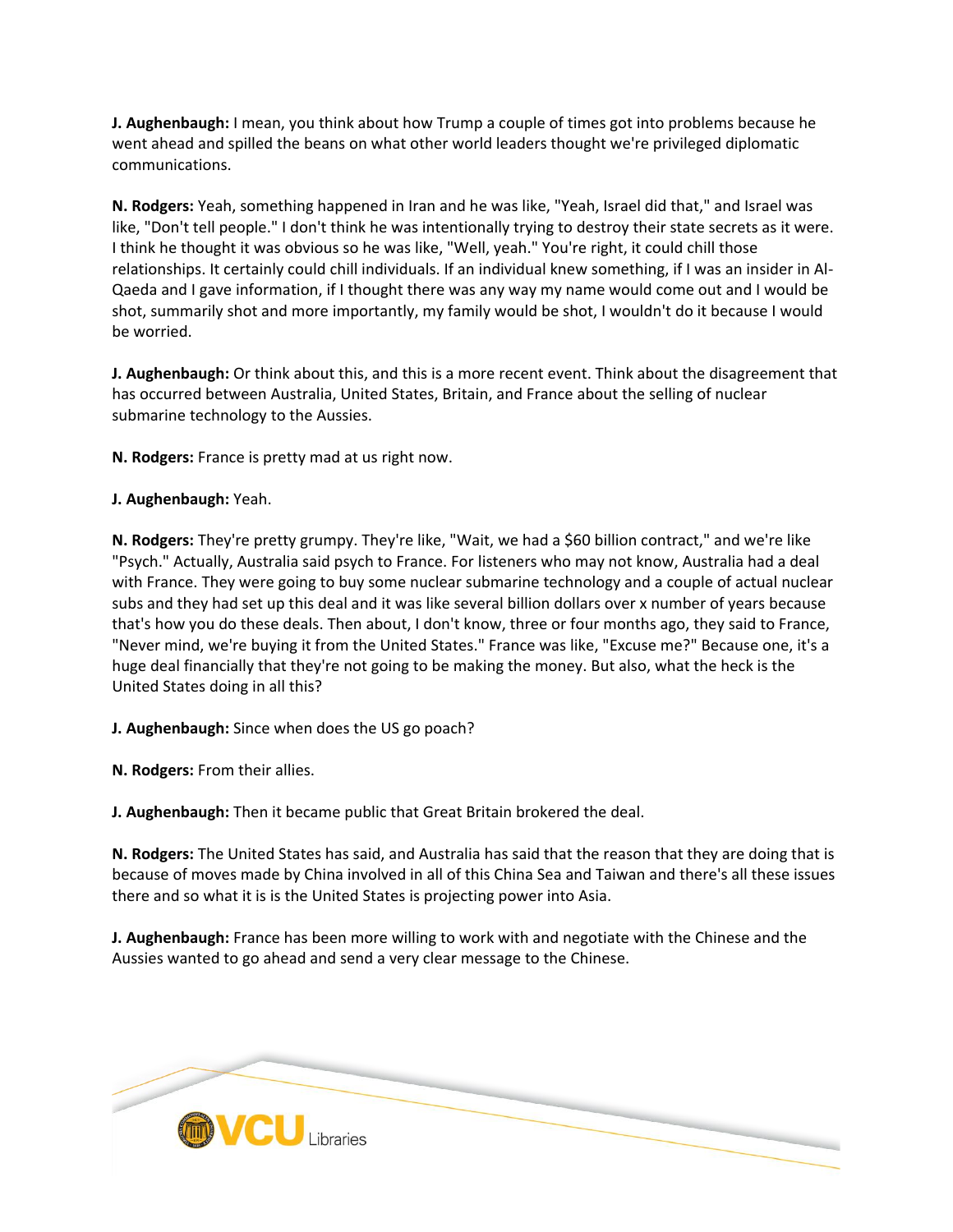**N. Rodgers:** That they're not. It caused France for the first time in 250 years to pull their ambassador out of the United States. That's a big deal. They're our oldest world ally. They were with us against England when we left.

**J. Aughenbaugh:** All this becomes public, and quite a few people that I've read, scholars who are like, if there was ever a time that the state secrets privilege should have been invoked in the United States, Great Britain, at all, it should have been this, because the Chinese are just sitting back saying, "Do we really have anything to fear from the west when they can't even do a nuclear technology deal? Really, seriously?"

**N. Rodgers:** The other thing too, about that, the problem I would think with privilege, another one of these things that would happen with state secret privileges, the more people who know a thing, the more people will tell a thing.

**J. Aughenbaugh:** Yes.

**N. Rodgers:** Part of that was that Australia told it. Australia sent a cable to France basically saying never mind and France was like, "First of all, you break up with us by cable and second of all, you couldn't even call and second of all, what are you talking about?"

**J. Aughenbaugh:** It's funny you mentioned the "we're no longer doing a deal with you" cable between the Aussies and the French. As one scholar went ahead and describe it online, it's like breaking up with your significant other via text.

**N. Rodgers:** It may be a generational thing, but world politics runs on old school generation, not young school generation.

**J. Aughenbaugh:** You should do this face to face. You don't send the cable and say, "Thanks, but no." That's not the way it's done. That's why Trump got in trouble when he went ahead and said that, "Of course, you know, the Israelis went ahead and did that." That's not what you do. By the way, this isn't a positive of the state secrets privilege, but I do want to go ahead and remind listeners. Nia and I have been beating up about how the courts don't seem to be engaged in their accountability role, when they just accept the state secret privilege. But there is another institutional actor who could rein in the use of state secrets. It's Congress.

## **N. Rodgers:** Yeah.

**J. Aughenbaugh:** Congress could go ahead, and change the practice by putting explicit language in authorizing legislation, forbidding the Executive Branch from using state secrets privilege. Now, you want to talk about why Congress doesn't? Because right now, let's say you are the Republicans in the United States Congress, you are thinking that at some point in the future, who might be President of the United States?

**N. Rodgers:** Right. Another Republican

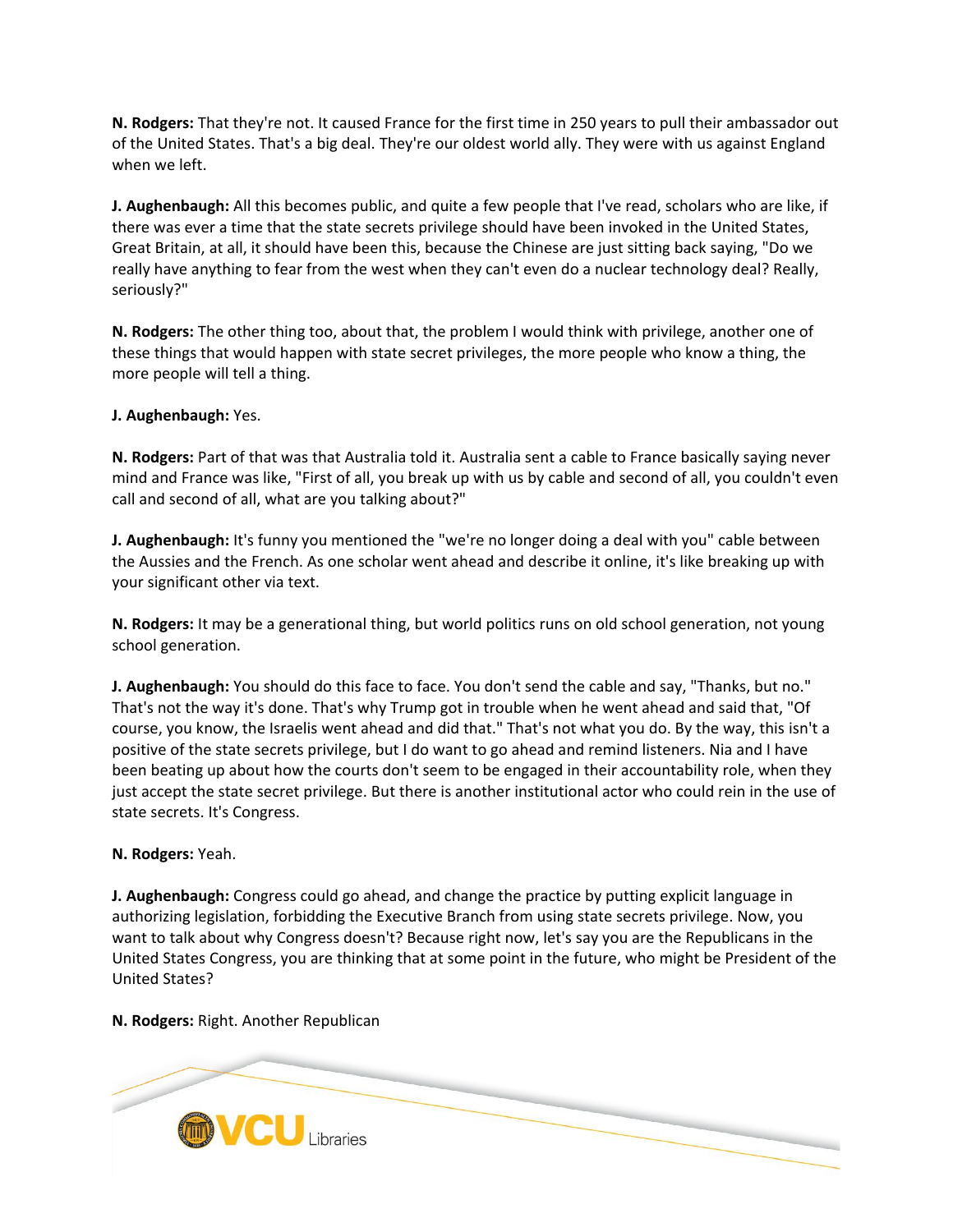**J. Aughenbaugh:** Republican. Do we want to tie the hands of the leader of our political party?

**N. Rodgers:** That's why a lot of stuff doesn't get done. Also, two words, it's hard. That's the other reason things don't get done. It's because sometimes it's hard. People who are involved, they're like, "I don't want to do that, it's hard."

**J. Aughenbaugh:** Think about the trade-offs, listeners. Nia, you and I talked about this. You and I are of mixed mind about this. On one hand, we see the obvious problems in a democracy of a branch of the Federal Government. Basically, saying to the courts of law, "Sorry, you guys can't use that because it would harm national security." On the other hand, as you and I have discussed, the Constitution's not a suicide pact. We want the political branches, but particularly the Executive Branch of the Federal Government, to provide national security. If it thinks the privilege is an effective tool to make sure that we sleep safe and sound every single night, should we be second guessing their use of this tool? It's complicated, it's different.

# **N. Rodgers:** It's complicated.

**J. Aughenbaugh:** If you're a member of Congress, and you're representing some small rural community in Nebraska, what do you know about the provision of national security? Your constituents sent you there to make sure that a farm bill that protects farmers in your district gets passed, that vaccines get put into people's arms, that inflation doesn't get too high, etc. That's what they're saying you need to. [inaudible 00:51:36] the Congress do. What do I know about state secrets? What is state secret?

**N. Rodgers:** Exactly. Where does that apply and not apply? It's complicated. If it were simple, we just solved it. Because that's how that usually works. That's usually my answer for all of these things when they're complicated. But I agree with you that the global war on terror has made this significantly harder to deal with. That's why you see that huge leap after 9/11. It wasn't that there wasn't terrorism before 9/11. There was plenty of terrorism before 9/11. There was even airline terrorism before 9/11 quite a few times. You get all kinds of things where there are clear terrorist events. It's not that there's not terrorism, it's that when the United States government decides to declare war on terrorism, we're going after this as a concept. We're going after this to try to destroy it or stamp it out. It grows leaps and bounds. It just explodes with growth.

**J. Aughenbaugh:** Of all the criticisms you can make about the United States government historically, there's plenty. We've chronicled many of them.

**N. Rodgers:** We'll do more.

**J. Aughenbaugh:** We'll do more in the future. But when this country goes to war, it goes to war.

**N. Rodgers:** All in.

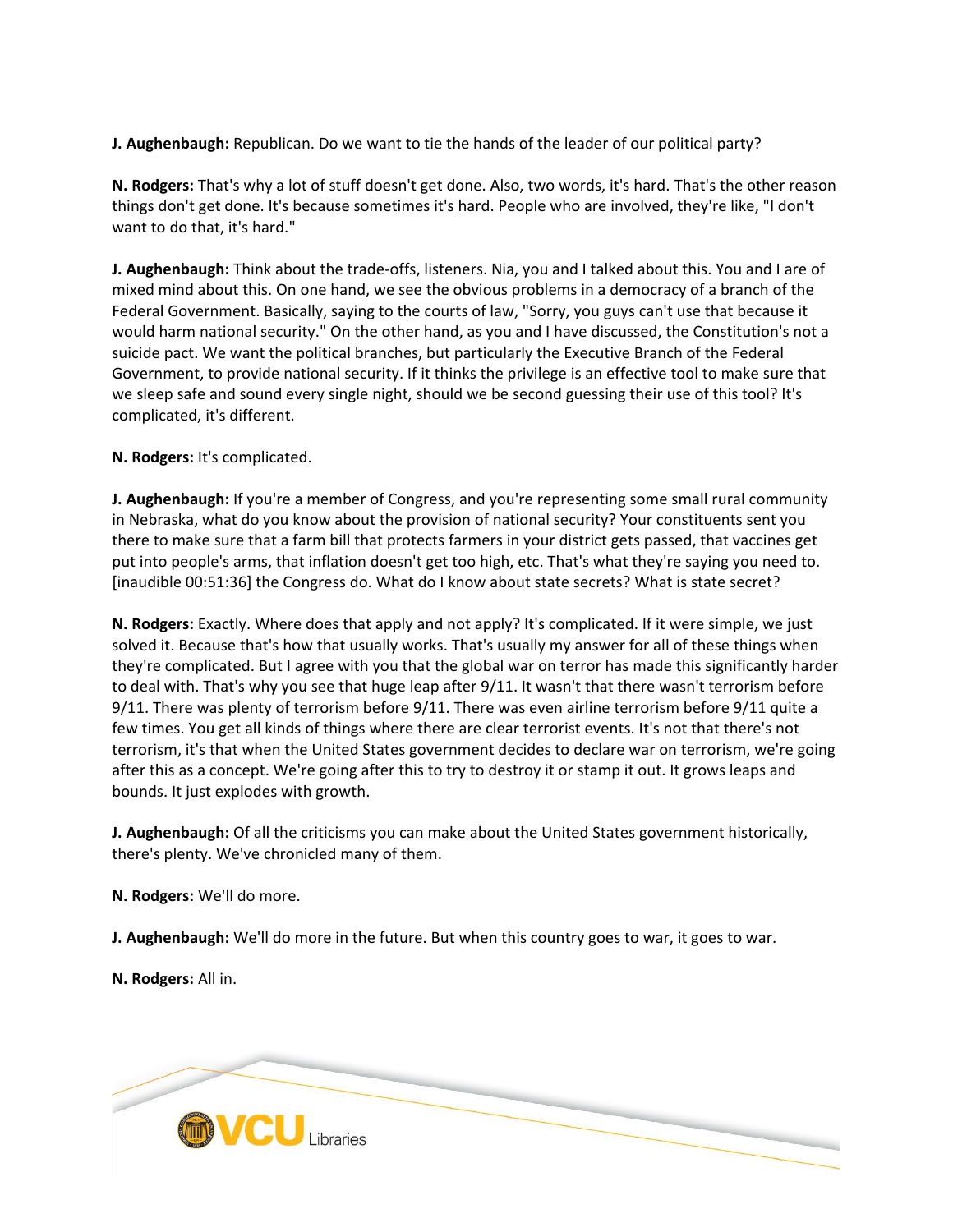**J. Aughenbaugh:** It's all in, and it uses every tool at its disposal. There's the famous quote from John Marshall before he became Chief Justice, when he was a member of the House of Representatives. In a floor debate in the House, John Marshall said, "The power to wage war is the power to wage war successfully." If you give the political branches that authority to wage war, you don't hamstring or limit their power, it's a power to wage war. But it then begs the question, when does the war end? Is this war different? Because again, when you waged war against nation-states, seeing [inaudible 00:54:19] . There wasn't [inaudible 00:54:20] .

**N. Rodgers:** There was an ending. [inaudible 00:54:24] See Vietnam, but there was an ending.

**J. Aughenbaugh:** Then there were rules of engagement, then there were things that nation-states do that is or is not acceptable. If they do unacceptable things, they get punished in certain ways, etc. But with terrorism, it's different.

**N. Rodgers:** It's both a concept and a non-state actor driven activity.

**J. Aughenbaugh:** That's right. The desire is to cause fear. Democratic governments don't always respond to fear the way we would like them to, and that's part of why the increased use of the state secrets privilege is beginning to raise alarms. For scholars, when the Biden administration decided to go forward with these two cases in front of the Supreme Court, this term, and these are continuations of cases started with the Trump administration. The written briefs by the Biden administration's Justice Department were full in on supporting the state secrets doctrine. A whole bunch of scholars were like, "Wow, this isn't a political party thing. This isn't even an ideological thing. This is who's ever in power in the Executive Branch. Thus, see the checks and balances concerned. Because it doesn't matter who's President. They're all now going ahead, and saying, "Well, hey, that's a state secret, and we can't disclose that." Wow, that's a pretty stunning assertion, but anyways.

**N. Rodgers:** On that happy note, we'll be back next week with a different episode on something else. Hopefully, not nearly as sad and depressing.

**J. Aughenbaugh:** Yes. We will try to go ahead and have an episode. Well, I wouldn't necessarily say it will be happy-happy, joy-joy.

**N. Rodgers:** Actually I think it might be because I think that next week might be our week that we're meeting with Hillary.

**J. Aughenbaugh:** Oh, yes.

**N. Rodgers:** Fun with patents.

**J. Aughenbaugh:** Yes, fun with patents, trademarks, and copyrights.

**N. Rodgers:** Hopefully, it will look up next week.